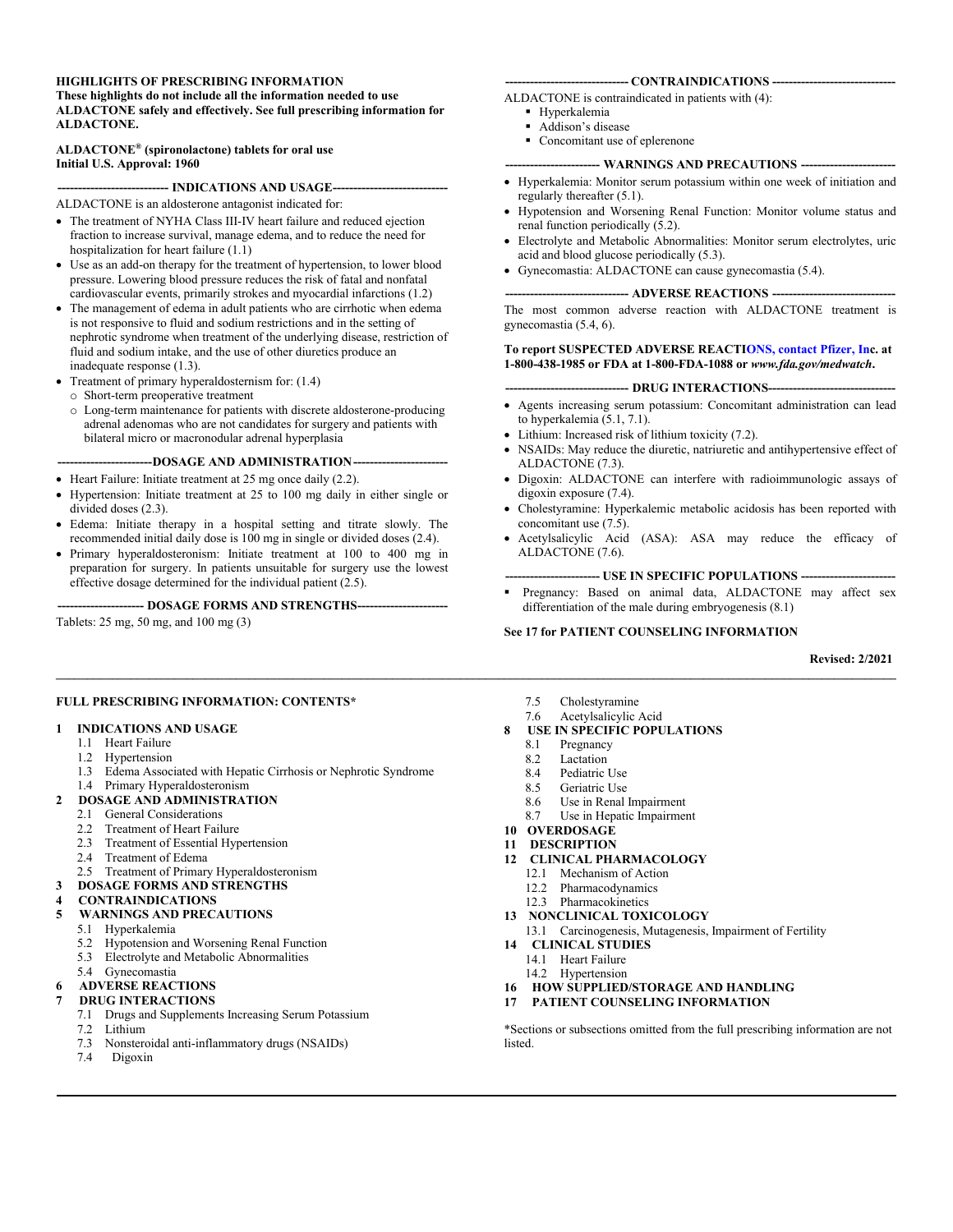# **FULL PRESCRIBING INFORMATION**

# **1 INDICATIONS AND USAGE**

## **1.1 Heart Failure**

ALDACTONE is indicated for treatment of NYHA Class III-IV heart failure and reduced ejection fraction to increase survival, manage edema, and reduce the need for hospitalization for heart failure.

ALDACTONE is usually administered in conjunction with other heart failure therapies.

# **1.2 Hypertension**

ALDACTONE is indicated as add-on therapy for the treatment of hypertension, to lower blood pressure in patients who are not adequately controlled on other agents. Lowering blood pressure reduces the risk of fatal and nonfatal cardiovascular events, primarily strokes and myocardial infarctions. These benefits have been seen in controlled trials of antihypertensive drugs from a wide variety of pharmacologic classes.

Control of high blood pressure should be part of comprehensive cardiovascular risk management, including, as appropriate, lipid control, diabetes management, antithrombotic therapy, smoking cessation, exercise, and limited sodium intake. Many patients will require more than one drug to achieve blood pressure goals. For specific advice on goals and management, see published guidelines, such as those of the National High Blood Pressure Education Program's Joint National Committee on Prevention, Detection, Evaluation, and Treatment of High Blood Pressure (JNC).

Numerous antihypertensive drugs, from a variety of pharmacologic classes and with different mechanisms of action, have been shown in randomized controlled trials to reduce cardiovascular morbidity and mortality, and it can be concluded that it is blood pressure reduction, and not some other pharmacologic property of the drugs, that is largely responsible for those benefits. The largest and most consistent cardiovascular outcome benefit has been a reduction in the risk of stroke, but reductions in myocardial infarction and cardiovascular mortality also have been seen regularly.

Elevated systolic or diastolic pressure causes increased cardiovascular risk, and the absolute risk increase per mmHg is greater at higher blood pressures, so that even modest reductions of severe hypertension can provide substantial benefit. Relative risk reduction from blood pressure reduction is similar across populations with varying absolute risk, so the absolute benefit is greater in patients who are at higher risk independent of their hypertension (for example, patients with diabetes or hyperlipidemia), and such patients would be expected to benefit from more aggressive treatment to a lower blood pressure goal.

Some antihypertensive drugs have smaller blood pressure effects (as monotherapy) in black patients, and many antihypertensive drugs have additional approved indications and effects (e.g., on angina, heart failure, or diabetic kidney disease). These considerations may guide selection of therapy.

# **1.3 Edema Associated with Hepatic Cirrhosis or Nephrotic Syndrome**

ALDACTONE is indicated for the management of edema in the following settings:

- Cirrhosis of the liver when edema is not responsive to fluid and sodium restriction.
- Nephrotic syndrome when treatment of the underlying disease, restriction of fluid and sodium intake, and the use of other diuretics produce an inadequate response.

### **Because it increases serum potassium, ALDACTONE may be useful for treating edema when administration of other diuretics** has caused hypokalemia.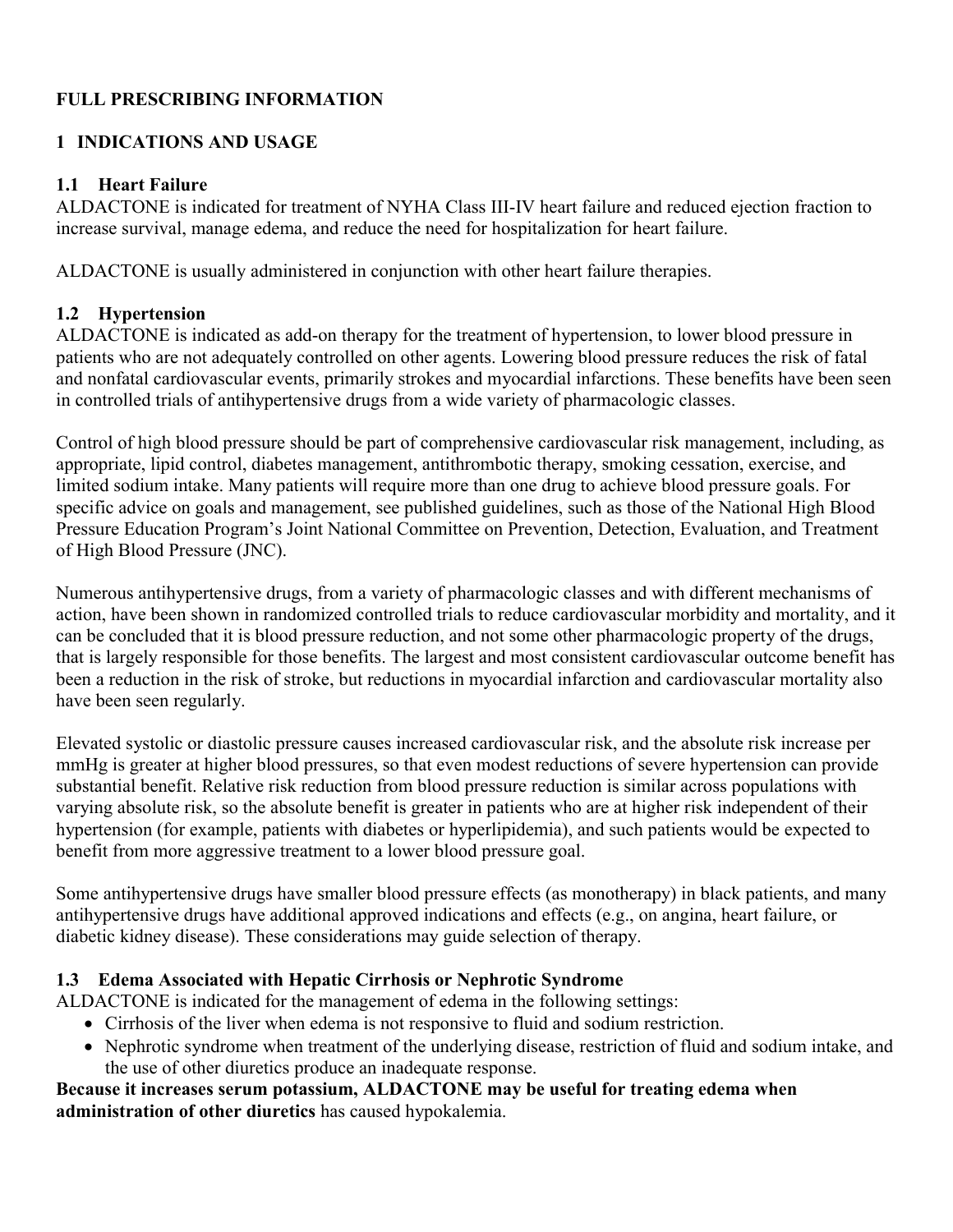## **1.4 Primary Hyperaldosteronism**

ALDACTONE is indicated in the following settings:

- Short-term preoperative treatment of patients with primary hyperaldosteronism.
- Long-term maintenance therapy for patients with discrete aldosterone-producing adrenal adenomas who are not candidates for surgery.
- Long-term maintenance therapy for patients with bilateral micro or macronodular adrenal hyperplasia (idiopathic hyperaldosteronism).

# **2 DOSAGE AND ADMINISTRATION**

# **2.1 [General Considerations](https://dailymed.nlm.nih.gov/dailymed/drugInfo.cfm?setid=c4f70a04-7d89-4b73-8b02-17d43471bf08#S12.3)**

ALDACTONE can be taken with or without food, but should be taken consistently with respect to food *[see Clinical Pharmacology (12.3)]*.

# **2.2 Treatment of Heart Failure**

In patients with serum potassium  $\leq 5.0$  mEq/L and eGFR  $> 50$  mL/min/1.73 m<sup>2</sup>, initiate treatment at 25 mg once daily. Patients who tolerate 25 mg once daily may have their dosage increased to 50 mg once daily as clinically indicated. Patients who develop hyperkalemia on 25 mg once daily may have their dosage reduced to 25 mg every other day *[see Warnings and Precautions (5.1)]*. In patients with an eGFR between 30 and 50 mL/min/1.73 m<sup>2</sup>, consider initiating therapy at 25 mg every other day because of the risk of hyperkalemia *[see Use in Specific Populations (8.6)].*

# **2.3 Treatment of Essential Hypertension**

The recommended initial daily dose is 25 to 100 mg of ALDACTONE administered in either single or divided doses is recommended. Dosage can be titrated at two-week intervals. Doses greater than 100 mg/day generally do not provide additional reductions in blood pressure.

# **2.4 Treatment of Edema**

In patients with cirrhosis, initiate therapy in a hospital setting and titrate slowly *[see Use in Specific Populations (8.7)]*. The recommended initial daily dosage is 100 mg of ALDACTONE administered in either single or divided doses, but may range from 25 to 200 mg daily. When given as the sole agent for diuresis, administer for at least five days before increasing dose to obtain desired effect.

# **2.5 Treatment of Primary Hyperaldosteronism**

Administer ALDACTONE in doses of 100 to 400 mg daily in preparation for surgery. For patients who are considered unsuitable for surgery, ALDACTONE can be used as long-term maintenance therapy at the lowest effective dosage determined for the individual patient.

# **3 DOSAGE FORMS AND STRENGTHS**

Tablets: 25 mg round, light yellow, film-coated, with SEARLE and 1001 debossed on one side and ALDACTONE and 25 on the other side.

Tablets: 50 mg oval, light orange, scored, film-coated, with SEARLE and 1041 debossed on the scored side and ALDACTONE and 50 on the other side.

Tablets: 100 mg round, peach-colored, scored, film-coated, with SEARLE and 1031 debossed on the scored side and ALDACTONE and 100 on the other side.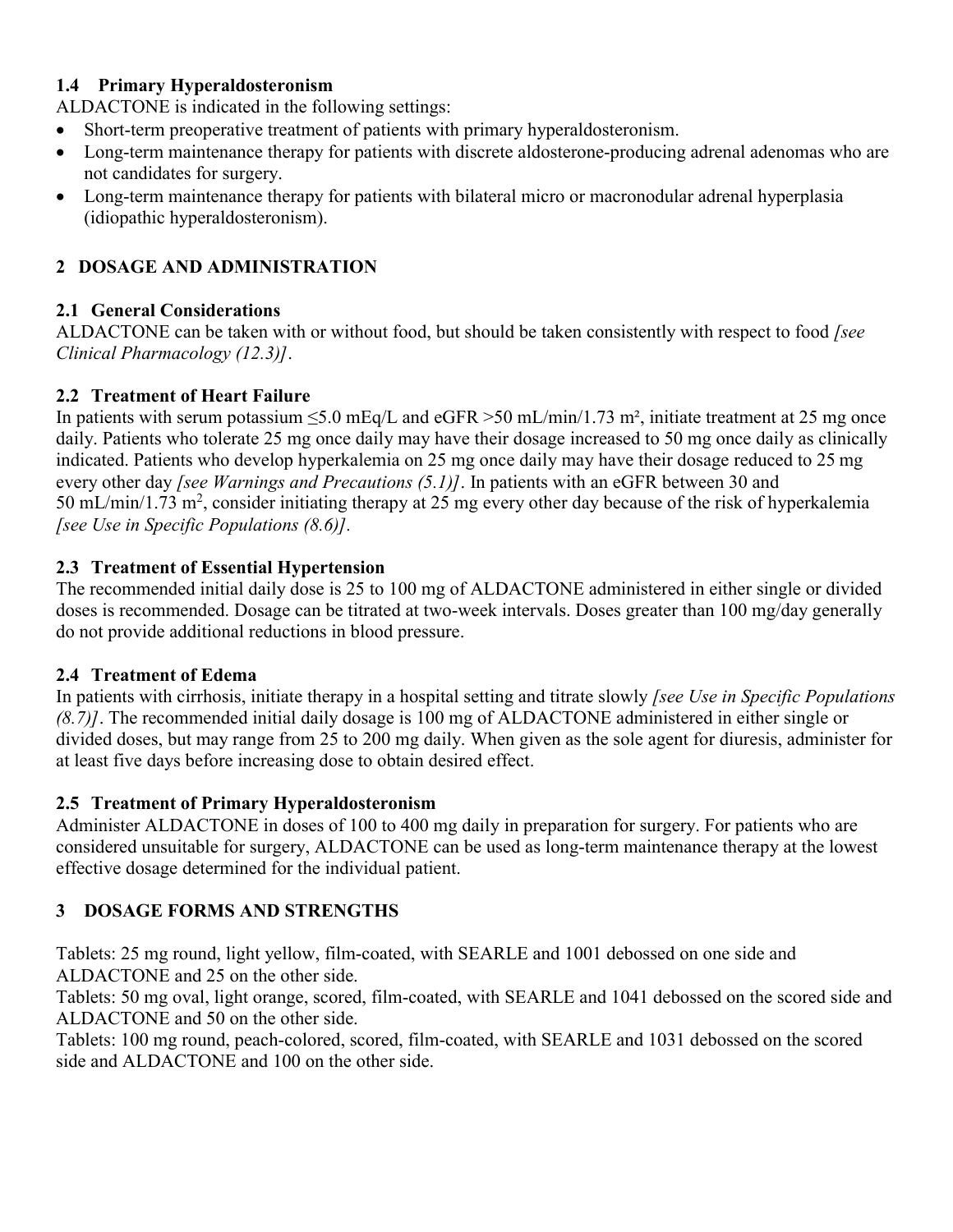# **4 CONTRAINDICATIONS**

ALDACTONE is contraindicated in the patients with:

- Hyperkalemia
- Addison's disease
- Concomitant use of eplerenone

# **5 WARNINGS AND PRECAUTIONS**

## **5.1 Hyperkalemia**

ALDACTONE can cause hyperkalemia. This risk is increased by impaired renal function or concomitant potassium supplementation, potassium-containing salt substitutes or drugs that increase potassium, such as angiotensin converting enzyme inhibitors and angiotensin receptor blockers *[see Drug Interactions (7.1)]*.

Monitor serum potassium within 1 week of initiation or titration of ALDACTONE and regularly thereafter. More frequent monitoring may be needed when ALDACTONE is given with other drugs that cause hyperkalemia or in patients with impaired renal function.

If hyperkalemia occurs, decrease the dose or discontinue ALDACTONE and treat hyperkalemia.

## **5.2 Hypotension and Worsening Renal Function**

Excessive diuresis may cause symptomatic dehydration, hypotension and worsening renal function, particularly in salt-depleted patients or those taking angiotensin converting enzyme inhibitors and angiotensin II receptor blockers. Worsening of renal function can also occur with concomitant use of nephrotoxic drugs (e.g., aminoglycosides, cisplatin, and NSAIDs). Monitor volume status and renal function periodically.

### **5.3 Electrolyte and Metabolic Abnormalities**

In addition to causing hyperkalemia, ALDACTONE can cause hyponatremia, hypomagnesemia, hypocalcemia, hypochloremic alkalosis, and hyperglycemia. Asymptomatic hyperuricemia can occur and rarely gout is precipitated. Monitor serum electrolytes, uric acid and blood glucose periodically.

### **5.4 Gynecomastia**

ALDACTONE can cause gynecomastia. In RALES, patients with heart failure treated with a mean dose of 26 mg of spironolactone once daily, about 9% of the male subjects developed gynecomastia. The risk of gynecomastia increases in a dose-dependent manner with an onset that varies widely from 1-2 months to over a year. Gynecomastia is usually reversible.

# **6 ADVERSE REACTIONS**

The following clinically significant adverse reactions are described elsewhere in the labeling:

- Hyperkalemia *[see Warnings and Precautions (5.1)]*
- Hypotension and Worsening Renal Function *[see Warnings and Precautions (5.2)]*
- Electrolyte and Metabolic Abnormalities *[see Warnings and Precautions (5.3)]*
- Gynecomastia *[see Warnings and Precautions (5.4]*
- Impaired neurological function/ coma in patients with hepatic impairment, cirrhosis and ascites *[see Use in Specific Populations (8.7)]*

The following adverse reactions associated with the use of spironolactone were identified in clinical trials or postmarketing reports. Because these reactions were reported voluntarily from a population of uncertain size, it is not always possible to estimate their frequency, reliably, or to establish a causal relationship to drug exposure.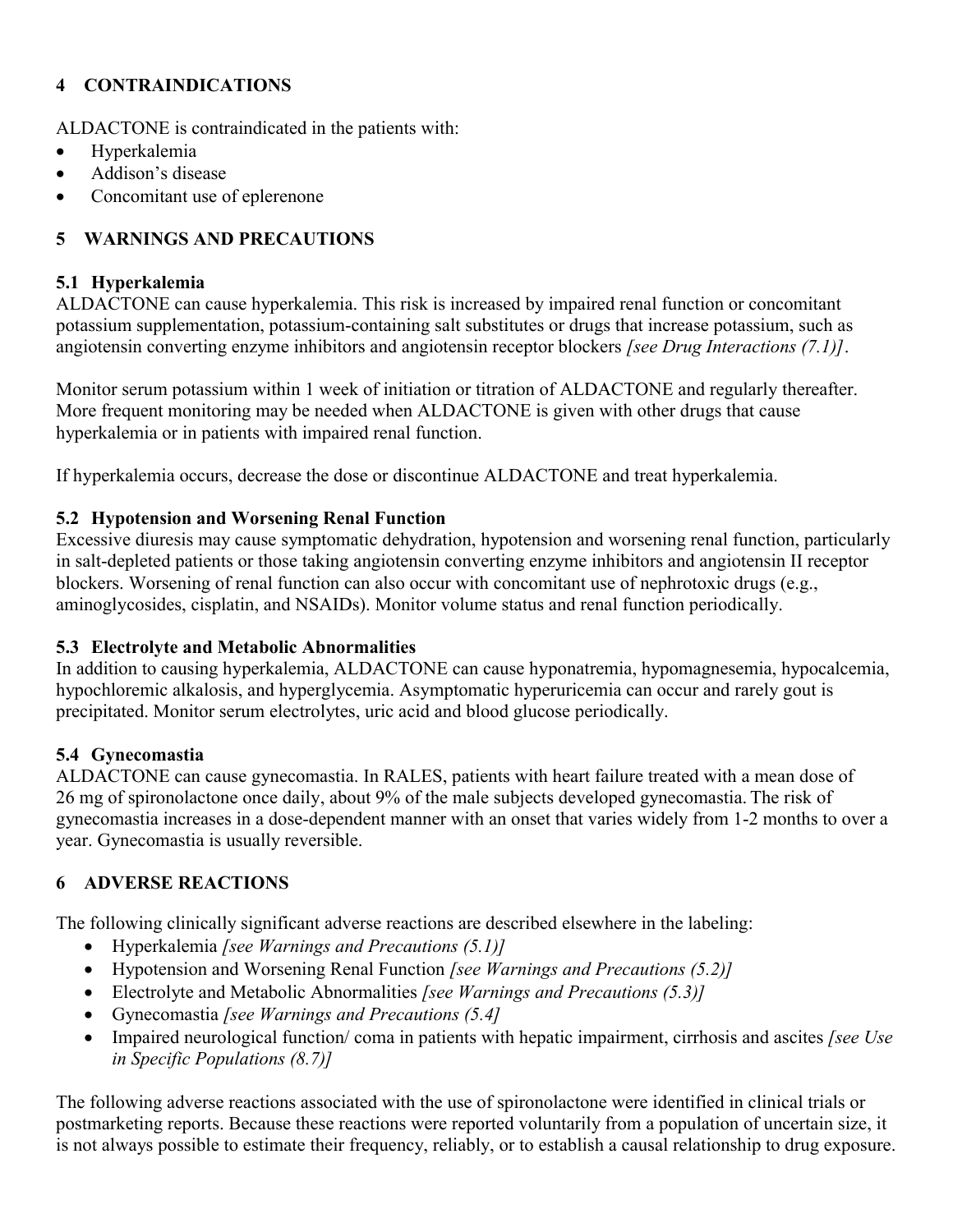*Digestive:* Gastric bleeding, ulceration, gastritis, diarrhea and cramping, nausea, vomiting.

*Reproductive:* Decreased libido, inability to achieve or maintain erection, irregular menses or amenorrhea, postmenopausal bleeding, breast and nipple pain.

*Hematologic:* Leukopenia (including agranulocytosis), thrombocytopenia.

*Hypersensitivity:* Fever, urticaria, maculopapular or erythematous cutaneous eruptions, anaphylactic reactions, vasculitis.

*Metabolism:* Hyperkalemia, electrolyte disturbances *[see Warnings and Precautions (5.1, 5.3)]*, hyponatremia, hypovolemia.

*Musculoskeletal*: Leg cramps.

*Nervous system/psychiatric:* Lethargy, mental confusion, ataxia, dizziness, headache, drowsiness.

*Liver/biliary:* A very few cases of mixed cholestatic/hepatocellular toxicity, with one reported fatality, have been reported with spironolactone administration.

*Renal:* Renal dysfunction (including renal failure).

*Skin:* Stevens-Johnson Syndrome (SJS), toxic epidermal necrolysis (TEN), drug rash with eosinophilia and systemic symptoms (DRESS), alopecia, pruritis.

# **7 DRUG INTERACTIONS**

# **7.1 Drugs and Supplements Increasing Serum Potassium**

Concomitant administration of ALDACTONE with potassium supplementation or drugs that can increase potassium may lead to severe hyperkalemia. In general, discontinue potassium supplementation in heart failure patients who start ALDACTONE *[see Warnings and Precautions (5.1) and Clinical Pharmacology (12.3)]*. Check serum potassium levels when ACE inhibitor or ARB therapy is altered in patients receiving ALDACTONE.

Examples of drugs that can increase potassium include:

- ACE inhibitors
- angiotensin receptor blockers
- non-steroidal anti-inflammatory drugs (NSAIDs)
- heparin and low molecular weight heparin
- trimethoprim

# **7.2 Lithium**

Like other diuretics, ALDACTONE reduces the renal clearance of lithium, thus increasing the risk of lithium toxicity. Monitor lithium levels periodically when ALDACTONE is coadministered *[see Clinical Pharmacology (12.3)]*.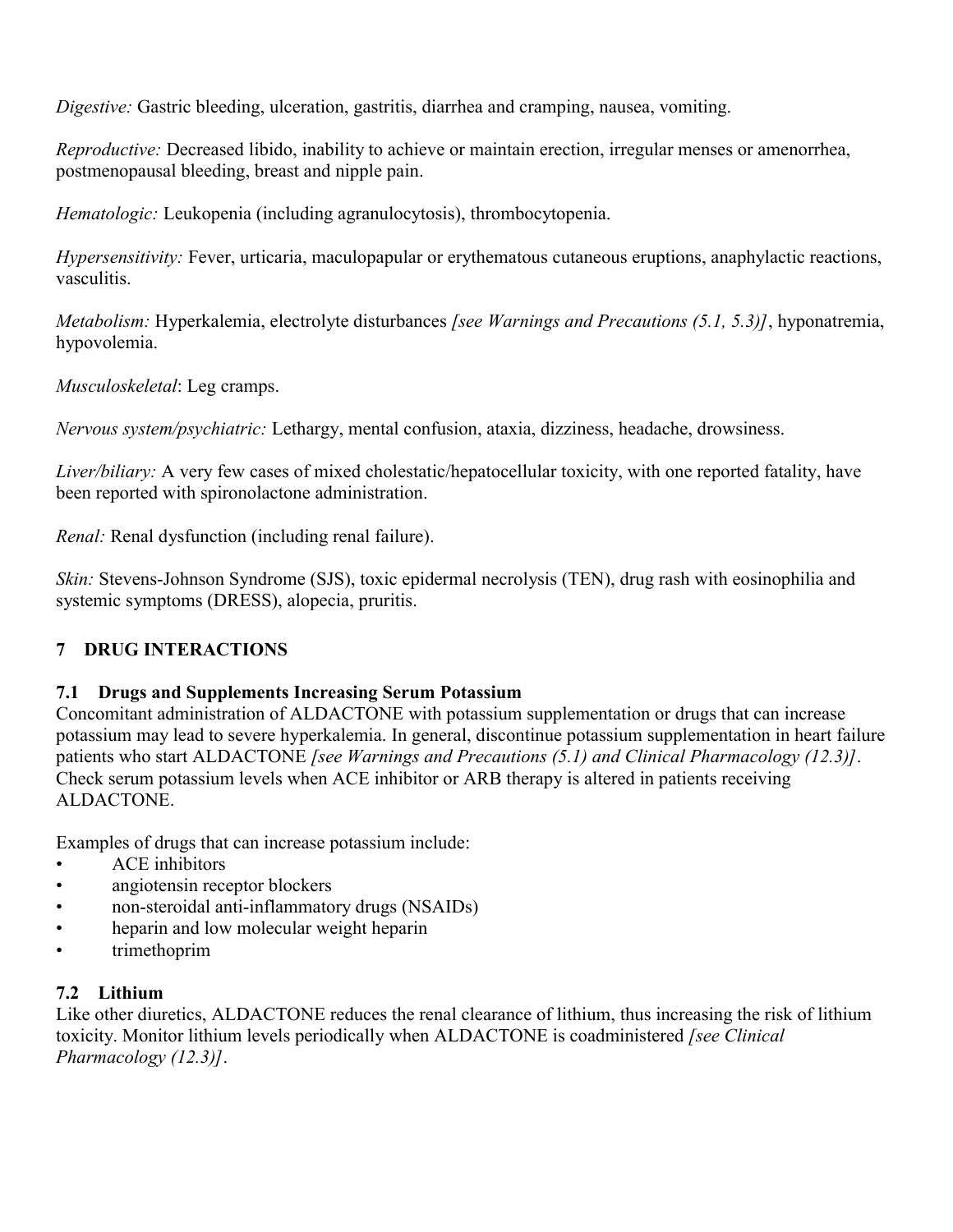# **7.3 Nonsteroidal anti-inflammatory drugs (NSAIDs)**

In some patients, the administration of an NSAID can reduce the diuretic, natriuretic, and antihypertensive effect of diuretics. Therefore, when ALDACTONE and NSAIDs are used concomitantly, monitor closely to determine if the desired effect of the diuretic is obtained *[see Clinical Pharmacology (12.3)]*.

## **7.4 Digoxin**

Spironolactone and its metabolites interfere with radioimmunoassays for digoxin and increase the apparent exposure to digoxin. It is unknown to what extent, if any, spironolactone may increase actual digoxin exposure. In patients taking concomitant digoxin, use an assay that does not interact with spironolactone.

### **7.5 Cholestyramine**

Hyperkalemic metabolic acidosis has been reported in patients given ALDACTONE concurrently with cholestyramine.

## **7.6 Acetylsalicylic Acid**

Acetylsalicylic acid may reduce the efficacy of spironolactone. Therefore, when ALDACTONE and acetylsalicylic acid are used concomitantly, ALDACTONE may need to be titrated to higher maintenance dose and the patient should be observed closely to determine if the desired effect is obtained *[see Clinical Pharmacology (12.3)]*.

# **8 USE IN SPECIFIC POPULATIONS**

# **8.1 Pregnancy**

# **Risk Summary**

Based on mechanism of action and findings in animal studies, spironolactone may affect sex differentiation of the male during embryogenesis *(see Data)*. Rat embryofetal studies report feminization of male fetuses and endocrine dysfunction in females exposed to spironolactone in utero. Limited available data from published case reports and case series did not demonstrate an association of major malformations or other adverse pregnancy outcomes with spironolactone*.* There are risks to the mother and fetus associated with heart failure, cirrhosis and poorly controlled hypertension during pregnancy *(see Clinical Considerations)*. Because of the potential risk to the male fetus due to anti-androgenic properties of spironolactone and animal data, avoid spironolactone in pregnant women or advise a pregnant woman of the potential risk to a male fetus.

The estimated background risk of major birth defects and miscarriage for the indicated population is unknown. All pregnancies have a background risk of birth defect, loss or other adverse outcomes. In the U.S. general population, the estimated background risk of major birth defects and miscarriage in clinically recognized pregnancies is 2%-4% and 15%-20%, respectively.

### Clinical Considerations

# *Disease-Associated Maternal and/or Embryo/Fetal Risk*

Pregnant women with congestive heart failure are at increased risk for preterm birth. Stroke volume and heart rate increase during pregnancy, increasing cardiac output, especially during the first trimester. Clinical classification of heart disease may worsen with pregnancy and lead to maternal death. Closely monitor pregnant patients for destabilization of their heart failure.

Pregnant women with symptomatic cirrhosis generally have poor outcomes including hepatic failure, variceal hemorrhage, preterm delivery, fetal growth restriction and maternal death. Outcomes are worse with coexisting esophageal varices. Pregnant women with cirrhosis of the liver should be carefully monitored and managed accordingly.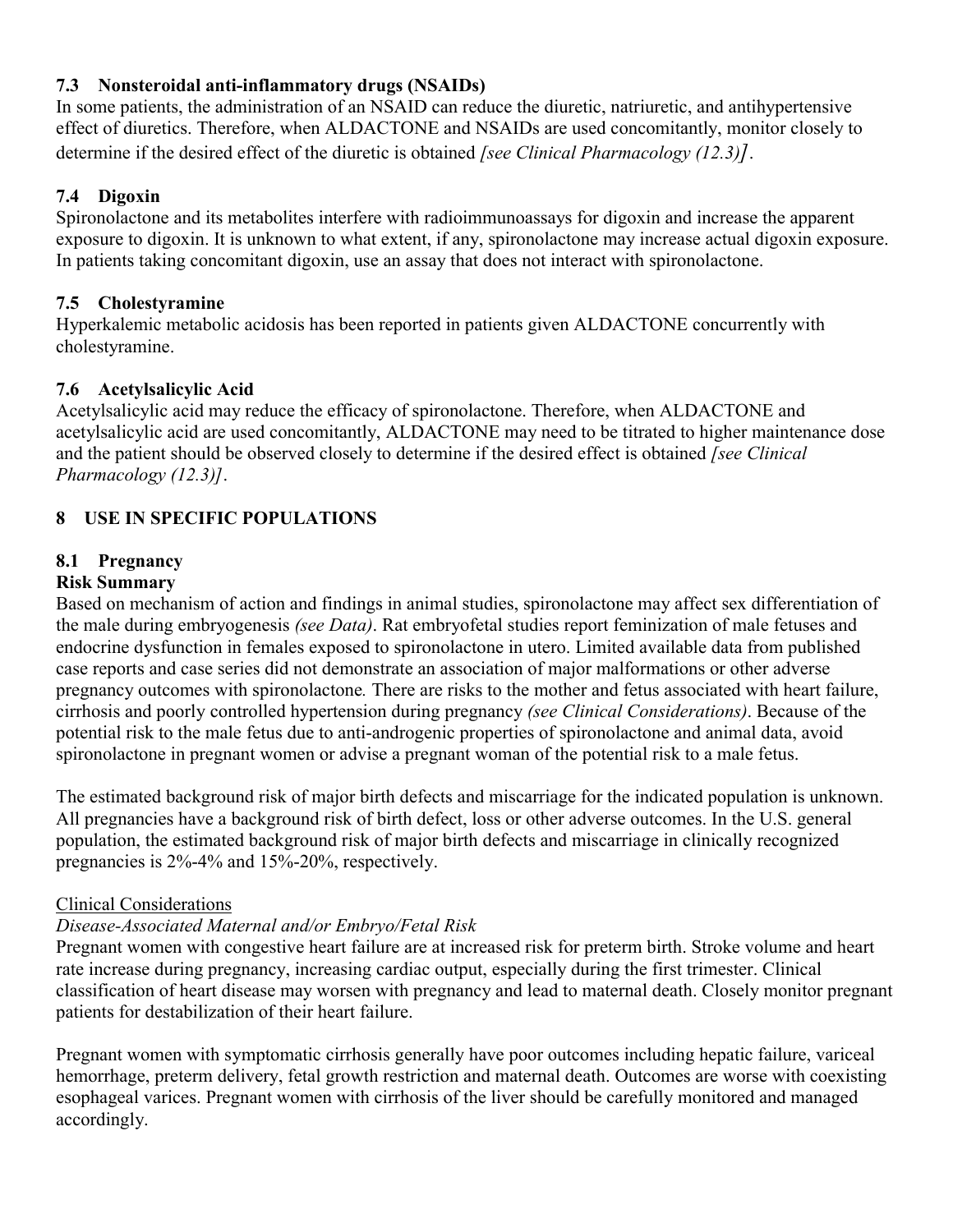Hypertension in pregnancy increases the maternal risk for pre-eclampsia, gestational diabetes, premature delivery, and delivery complications (e.g., need for cesarean section, and post-partum hemorrhage). Hypertension increases the fetal risk for intrauterine growth restriction and intrauterine death.

## **Data**

## *Animal Data*

Teratology studies with ALDACTONE have been carried out in mice and rabbits at doses of up to 20 mg/kg/day. On a body surface area basis, this dose in the mouse is substantially below the maximum recommended human dose and, in the rabbit, approximates the maximum recommended human dose. No teratogenic or other embryotoxic effects were observed in mice, but the 20 mg/kg dose caused an increased rate of resorption and a lower number of live fetuses in rabbits. Because of its antiandrogenic activity and the requirement of testosterone for male morphogenesis, ALDACTONE may have the potential for adversely affecting sex differentiation of the male during embryogenesis. When administered to rats at 200 mg/kg/day between gestation days 13 and 21 (late embryogenesis and fetal development), feminization of male fetuses was observed. Offspring exposed during late pregnancy to 50 and 100 mg/kg/day doses of ALDACTONE exhibited changes in the reproductive tract including dose-dependent decreases in weights of the ventral prostate and seminal vesicle in males, ovaries and uteri that were enlarged in females, and other indications of endocrine dysfunction, that persisted into adulthood. ALDACTONE has known endocrine effects in animals including progestational and antiandrogenic effects.

# **8.2 Lactation**

# **Risk Summary**

Spironolactone is not present in breastmilk; however, limited data from a lactating woman at 17 days postpartum reports the presence of the active metabolite, canrenone, in human breast milk in low amounts that are expected to be clinically inconsequential. In this case, there were no adverse effects reported for the breastfed infant after short term exposure to spironolactone; however, long term effects on a breastfed infant are unknown. There are no data on spironolactone effects on milk production. Consider the developmental and health benefits of breastfeeding along with the mother's clinical need for spironolactone and any potential adverse effects on the breastfed child from spironolactone or from the underlying maternal condition.

# **8.4 Pediatric Use**

Safety and effectiveness in pediatric patients have not been established.

# **8.5 Geriatric Use**

ALDACTONE is substantially excreted by the kidney, and the risk of adverse reactions to this drug may be greater in patients with impaired renal function. Because elderly patients are more likely to have decreased renal function, monitor renal function.

# **8.6 Use in Renal Impairment**

ALDACTONE is substantially excreted by the kidney, and the risk of adverse reactions to this drug may be greater in patients with impaired renal function. Patients with renal impairment are at increased risk of hyperkalemia. Monitor potassium closely.

# **8.7 Use in Hepatic Impairment**

ALDACTONE can cause sudden alterations of fluid and electrolyte balance which may precipitate impaired neurological function, worsening hepatic encephalopathy and coma in patients with hepatic disease with cirrhosis and ascites. In these patients, initiate ALDACTONE in the hospital *[see Dosage and Administration (2.4) and Clinical Pharmacology (12.3)]*.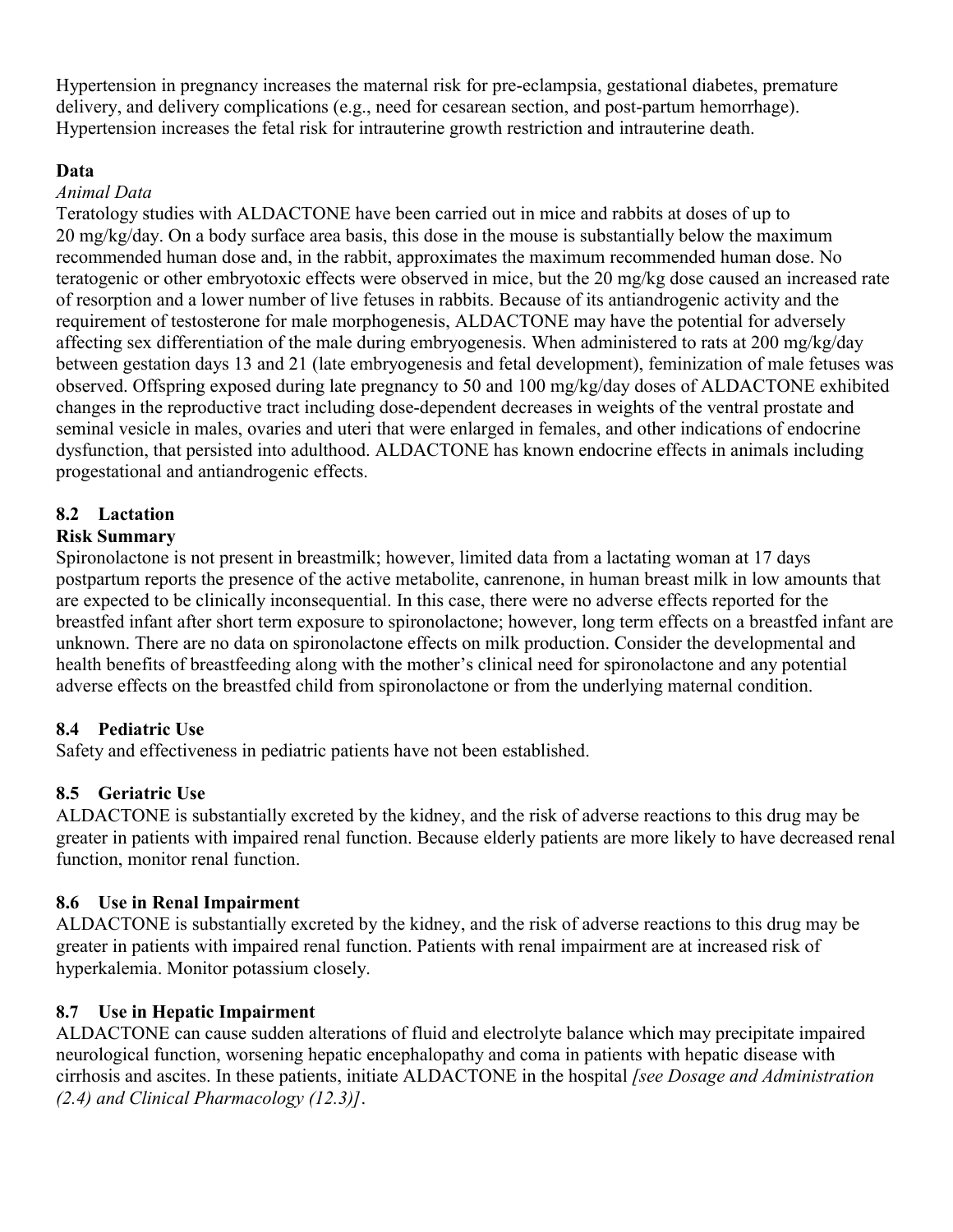Clearance of spironolactone and its metabolites is reduced in patients with cirrhosis. In patients with cirrhosis, start with lowest initial dose and titrate slowly *[see Dosage and Administration (2.4) and Clinical Pharmacology (12.3)]*.

# **10 OVERDOSAGE**

The oral  $LD_{50}$  of ALDACTONE is greater than 1000 mg/kg in mice, rats, and rabbits.

Acute overdosage of ALDACTONE may be manifested by drowsiness, mental confusion, maculopapular or erythematous rash, nausea, vomiting, dizziness, or diarrhea. Rarely, instances of hyponatremia, hyperkalemia, or hepatic coma may occur in patients with severe liver disease, but these are unlikely due to acute overdosage. Hyperkalemia may occur, especially in patients with impaired renal function.

**Treatment:** Induce vomiting or evacuate the stomach by lavage. There is no specific antidote. Treatment is supportive to maintain hydration, electrolyte balance, and vital functions. Patients who have renal impairment may develop hyperkalemia. In such cases, discontinue ALDACTONE.

# **11 DESCRIPTION**

ALDACTONE oral tablets contain 25 mg, 50 mg, or 100 mg of the aldosterone antagonist spironolactone, 17 hydroxy-7α-mercapto-3-oxo-17α-pregn-4-ene-21-carboxylic acid γ-lactone acetate, which has the following structural formula:



Spironolactone is practically insoluble in water, soluble in alcohol, and freely soluble in benzene and in chloroform.

Inactive ingredients include calcium sulfate, corn starch, flavor, hypromellose, iron oxide, magnesium stearate, polyethylene glycol, povidone, and titanium dioxide.

# **12 CLINICAL PHARMACOLOGY**

# **12.1 Mechanism of Action**

Spironolactone and its active metabolites are specific pharmacologic antagonists of aldosterone, acting primarily through competitive binding of receptors at the aldosterone-dependent sodium-potassium exchange site in the distal convoluted renal tubule. Spironolactone causes increased amounts of sodium and water to be excreted, while potassium is retained. Spironolactone acts both as a diuretic and as an antihypertensive drug by this mechanism. It may be given alone or with other diuretic agents that act more proximally in the renal tubule.

# **12.2 Pharmacodynamics**

Aldosterone antagonist activity: Increased levels of the mineralocorticoid, aldosterone, are present in primary and secondary hyperaldosteronism. Edematous states in which secondary aldosteronism is usually involved include congestive heart failure, hepatic cirrhosis, and nephrotic syndrome. By competing with aldosterone for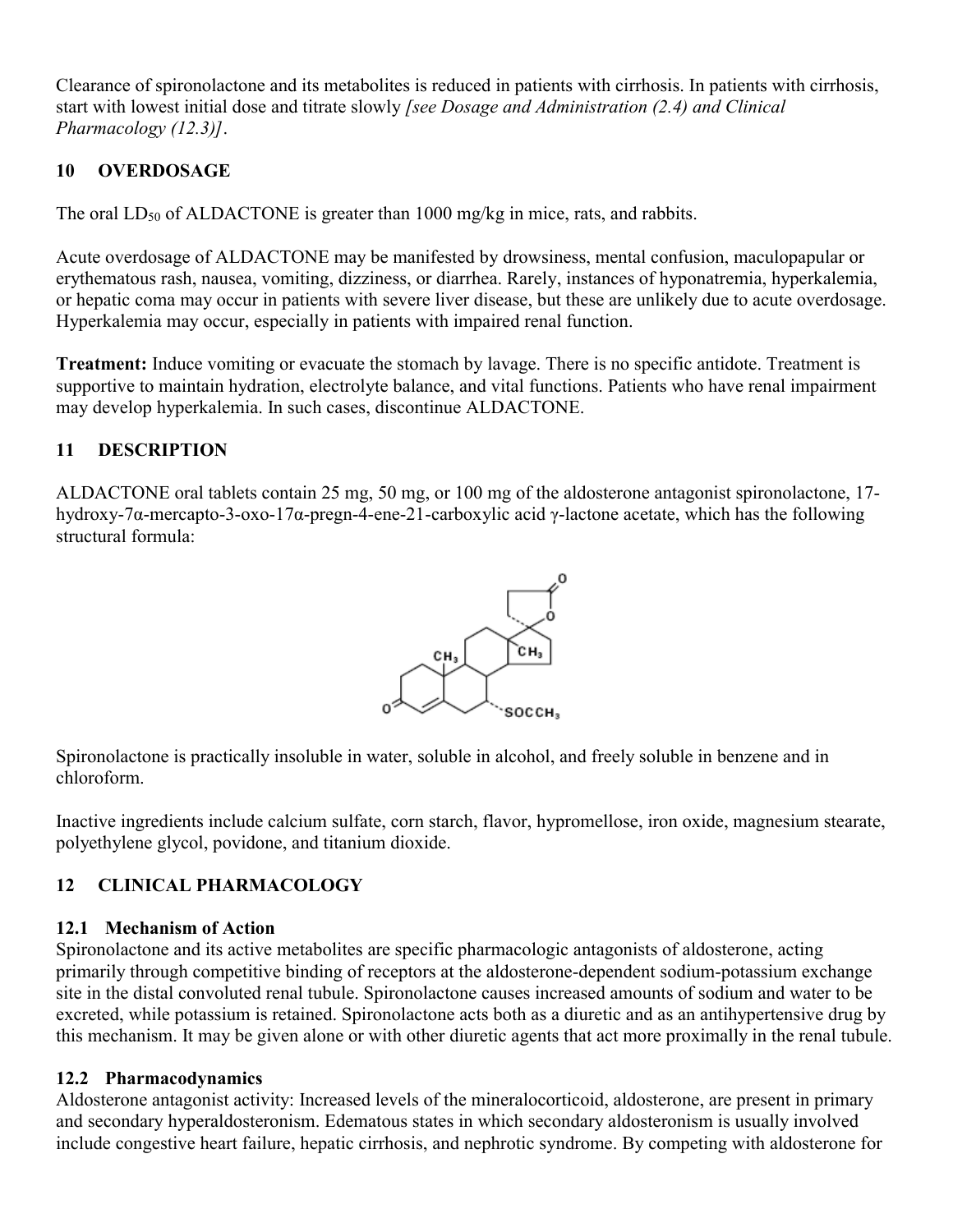receptor sites, spironolactone provides effective therapy for the edema and ascites in those conditions. Spironolactone counteracts secondary aldosteronism induced by the volume depletion and associated sodium loss caused by active diuretic therapy.

### **12.3 Pharmacokinetics**

### Absorption

The mean time to reach peak plasma concentration of spironolactone and the active metabolite, canrenone, in healthy volunteers is 2.6 and 4.3 hours, respectively.

*Effect of food*: Food increased the bioavailability of spironolactone (as measured by AUC) by approximately 95.4%. Patients should establish a routine pattern for taking ALDACTONE with regard to meals *[see Dosage and Administration (2.1)]*.

## Distribution

Spironolactone and its metabolites are more than 90% bound to plasma proteins.

## Elimination

The mean half-life of spironolactone is 1.4 hour.The mean half-life values of its metabolites including canrenone, 7-α-(thiomethyl) spirolactone (TMS), and 6-ß-hydroxy-7-α-(thiomethyl) spirolactone (HTMS) are 16.5, 13.8, and 15 hours, respectively.

*Metabolism*: Spironolactone is rapidly and extensively metabolized. Metabolites can be divided into two main categories: those in which sulfur of the parent molecule is removed (e.g., canrenone) and those in which the sulfur is retained (e.g., TMS and HTMS). In humans, the potencies of TMS and 7-α-thiospirolactone in reversing the effects of the synthetic mineralocorticoid, fludrocortisone, on urinary electrolyte composition were approximately a third relative to spironolactone. However, since the serum concentrations of these steroids were not determined, their incomplete absorption and/or first-pass metabolism could not be ruled out as a reason for their reduced in vivo activities.

*Excretion:* The metabolites are excreted primarily in the urine and secondarily in bile.

# Specific Populations

The impact of age, sex, race/ethnicity, and renal impairment on the pharmacokinetics of spironolactone have not been specifically studied.

*Patients with Hepatic Impairment:* The terminal half-life of spironolactone has been reported to be increased in patients with cirrhotic ascites *[see Use in Specific Populations (8.7)]*.

# Drug Interaction Studies:

*Drugs and Supplements Increasing Serum Potassium:* Concomitant administration of ALDACTONE with potassium supplementation, salt substitutes containing potassium, a diet rich in potassium, or drugs that can increase potassium, including ACE inhibitors, angiotensin II antagonists, non-steroidal anti-inflammatory drugs (NSAIDs), heparin and low molecular weight heparin, may lead to severe hyperkalemia *[see Warnings and Precautions (5.1)and Drug Interactions (7.1)]*.

*Lithium:* ALDACTONE reduces the renal clearance of lithium, inducing a high risk of lithium toxicity *[see Drug Interactions (7.2)]*.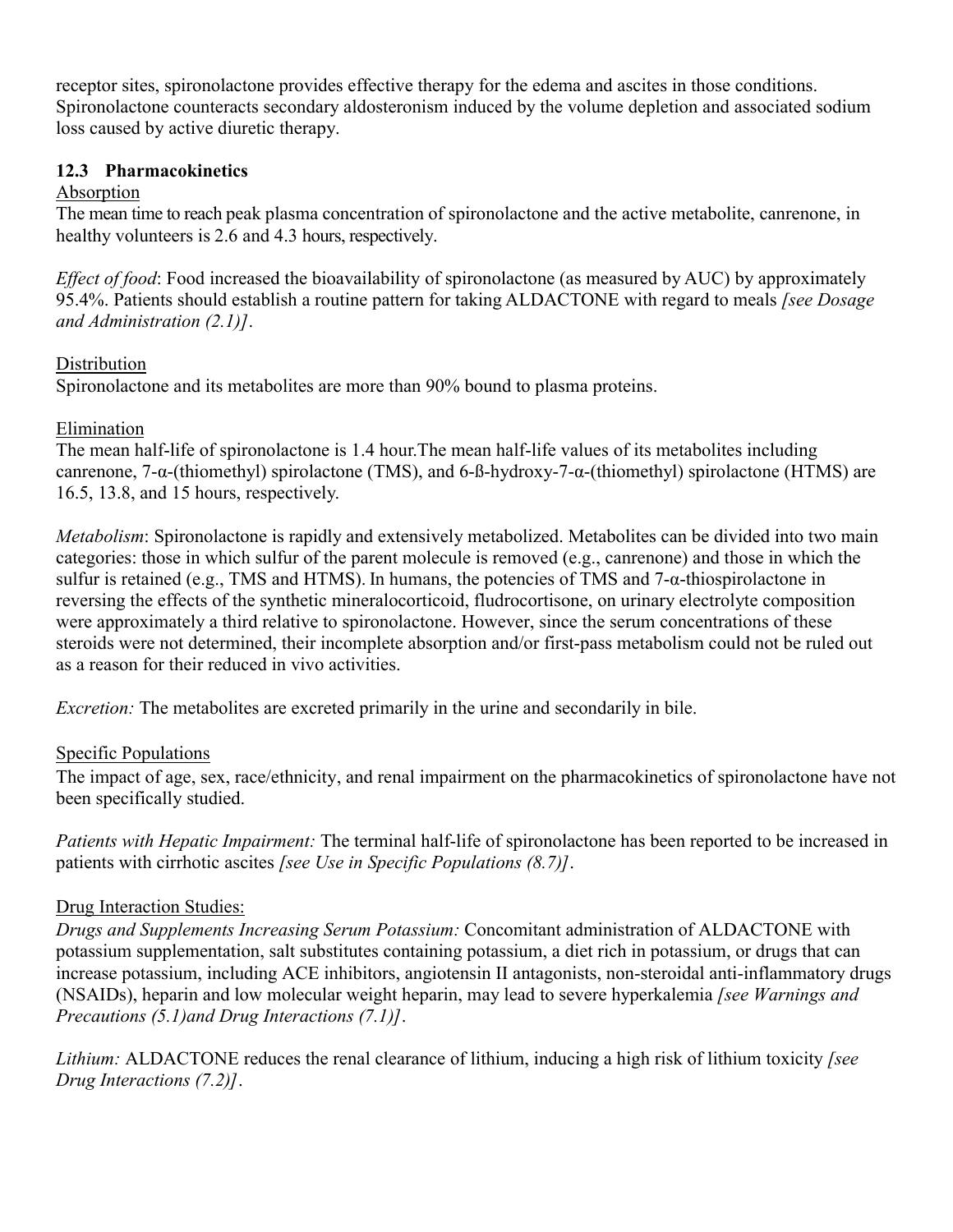*Nonsteroidal Anti-Inflammatory Drugs (NSAIDs):* In some patients, the administration of an NSAID can reduce the diuretic, natriuretic, and antihypertensive effect of loop, potassium-sparing, and thiazide diuretics *[see Drug Interactions (7.3)]*.

*Acetylsalicylic acid:* A single dose of 600 mg of acetylsalicylic acid inhibited the natriuretic effect of spironolactone, which was hypothesized be due to inhibition of tubular secretion of canrenone, causing decreased effectiveness of spironolactone *[see Drug Interactions (7.6)]*.

# **13 NONCLINICAL TOXICOLOGY**

## **13.1 Carcinogenesis, Mutagenesis, Impairment of Fertility**

## Carcinogenesis

Orally administered ALDACTONE has been shown to be a tumorigen in dietary administration studies performed in rats, with its proliferative effects manifested on endocrine organs and the liver. In an 18-month study using doses of about 50, 150, and 500 mg/kg/day, there were statistically significant increases in benign adenomas of the thyroid and testes and, in male rats, a dose-related increase in proliferative changes in the liver (including hepatocytomegaly and hyperplastic nodules). In a 24-month study in which the same strain of rat was administered doses of about 10, 30, and 100 mg ALDACTONE/kg/day, the range of proliferative effects included significant increases in hepatocellular adenomas and testicular interstitial cell tumors in males, and significant increases in thyroid follicular cell adenomas and carcinomas in both sexes. There was also a statistically significant, but not dose-related, increase in benign uterine endometrial stromal polyps in females. No increased tumors were seen at doses of 100 mg/kg/day. This dose represents about 5X the human recommended daily dose of 200 mg/day, when based on body surface area.

## Mutagenesis

Neither ALDACTONE nor potassium canrenoate produced mutagenic effects in tests using bacteria or yeast. In the absence of metabolic activation, neither ALDACTONE nor potassium canrenoate has been shown to be mutagenic in mammalian tests *in vitro.* In the presence of metabolic activation, ALDACTONE has been reported to be negative in some mammalian mutagenicity tests *in vitro* and inconclusive (but slightly positive) for mutagenicity in other mammalian tests *in vitro.* In the presence of metabolic activation, potassium canrenoate has been reported to test positive for mutagenicity in some mammalian tests *in vitro,* inconclusive in others, and negative in still others.

### Impairment of Fertility

In a three-litter reproduction study in which female rats received dietary doses of 15 and 50 mg ALDACTONE/kg/day, there were no effects on mating and fertility, but there was a small increase in incidence of stillborn pups at 50 mg/kg/day. When injected into female rats (100 mg/kg/day for 7 days, i.p.), ALDACTONE was found to increase the length of the estrous cycle by prolonging diestrus during treatment and inducing constant diestrus during a two-week post-treatment observation period. These effects were associated with retarded ovarian follicle development and a reduction in circulating estrogen levels, which would be expected to impair mating, fertility, and fecundity. ALDACTONE (100 mg/kg/day), administered i.p. to female mice during a two-week cohabitation period with untreated males, decreased the number of mated mice that conceived (effect shown to be caused by an inhibition of ovulation) and decreased the number of implanted embryos in those that became pregnant (effect shown to be caused by an inhibition of implantation), and at 200 mg/kg, also increased the latency period to mating.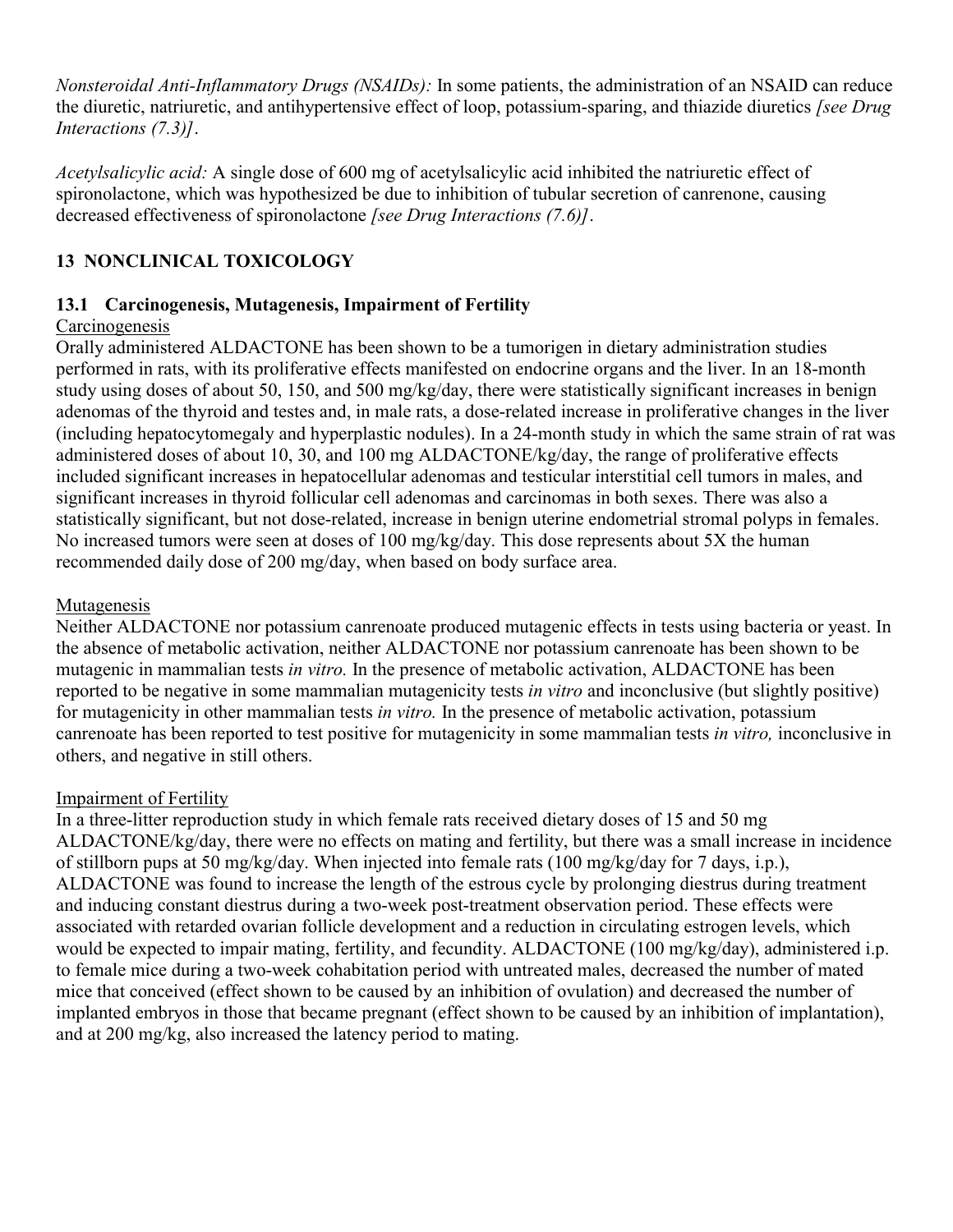# **14 CLINICAL STUDIES**

### **14.1 Heart Failure**

The Randomized Aldactone Evaluation Study (RALES) was a placebo controlled, double-blind study of the effect of spironolactone on mortality in patients with highly symptomatic heart failure and reduced ejection fraction. To be eligible to participate patients had to have an ejection fraction of  $\leq$  35%, NYHA class III-IV symptoms, and a history of NYHA class IV symptoms within the last 6 months before enrollment. Patients with a baseline serum creatinine of  $>2.5$  mg/dL or a recent increase of 25% or with a baseline serum potassium of >5.0 mEq/L were excluded.

Follow-up visits and laboratory measurements (including serum potassium and creatinine) were performed every four weeks for the first 12 weeks, then every 3 months for the first year, and then every 6 months thereafter.

The initial dose of spironolactone was 25 mg once daily. Patients who were intolerant of the initial dosage regimen had their dose decreased to one 25 mg tablet every other day at one to four weeks. Patients who were tolerant of one tablet daily at 8 weeks may have had their dose increased to 50 mg daily at the discretion of the investigator. The mean daily dose at study end for patients randomized to spironolactone was 26 mg.

1663 patients were randomized 1:1 to spironolactone or placebo. 87% of patients were white, 7% black, 2% Asian. 73% were male and median age was 67. The median ejection fraction was 26%. 70% were NYHA class III and 29% class IV. The etiology of heart failure was ischemic in 55%, and non-ischemic in 45%. There was a history of myocardial infarction in 28%, of hypertension in 24%, and of diabetes in 22%. The median baseline serum creatinine was 1.2 mg/dL and the median baseline creatinine clearance was 57 mL/min.

At baseline 100% of patients were taking loop diuretic and 95% were taking an ACE inhibitor. Other medications used at any time during the study included digoxin (78%), anticoagulants (58%), aspirin (43%), and beta-blockers (15%).

The primary endpoint for RALES was time to all-cause mortality. RALES was terminated early because of significant mortality benefit demonstrated during a planned interim analysis. Compared to placebo, spironolactone reduced the risk of death by  $30\%$  ( $p<0.001$ ;  $95\%$  confidence interval 18% to 40%). Spironolactone also reduced the risk of hospitalization for cardiac causes (defined as worsening heart failure, angina, ventricular arrhythmias, or myocardial infarction) by 30% (p <0.001; 95% confidence interval 18% to 41%).

The survival curves by treatment group are shown in Figure 1.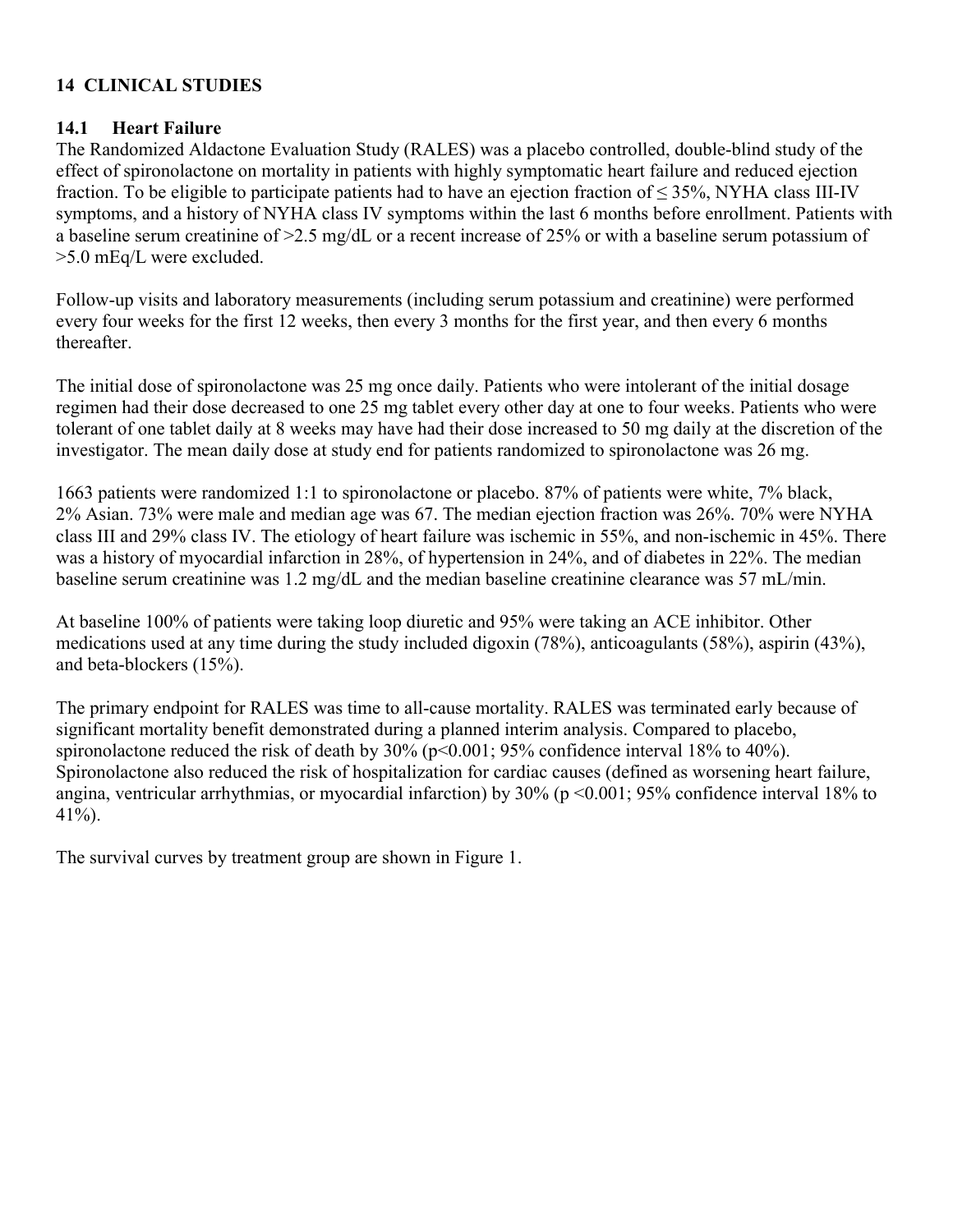



Mortality hazard ratios for some subgroups are shown in Figure 2. The favorable effect of spironolactone on mortality appeared similar for both genders and all age groups except patients younger than 55. There were too few non-whites in RALES to evaluate if the effects differ by race. Spironolactone's benefit appeared greater in patients with low baseline serum potassium levels and less in patients with ejection fractions <0.2. These subgroup analyses must be interpreted cautiously.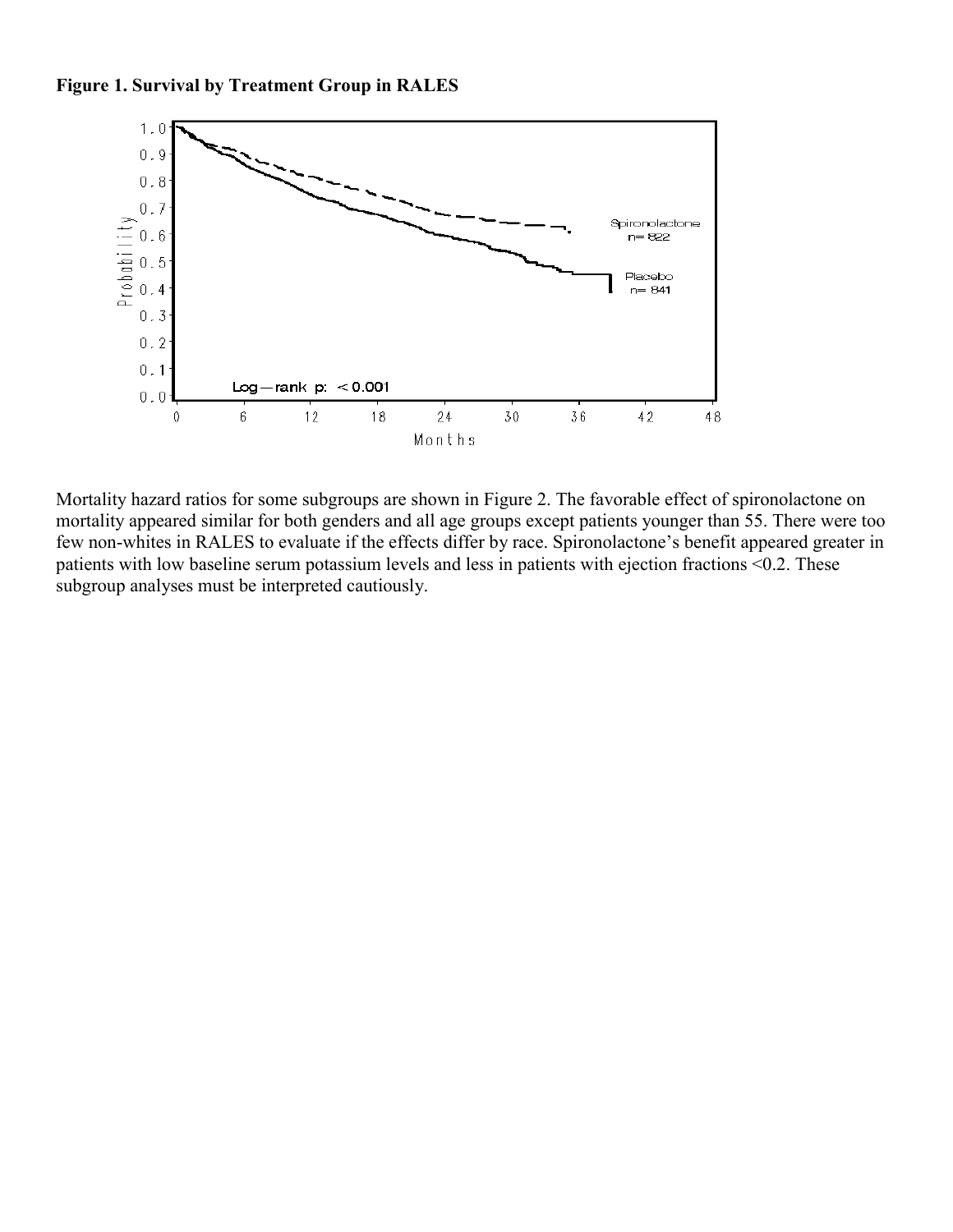#### **Figure 2. Hazard Ratios of All-Cause Mortality by Subgroup in RALES**



Spironolactone better  $\longleftarrow$   $\rightarrow$  Placebo better

Figure 2: The size of each box is proportional to the sample size as well as the event rate. LVEF denotes left ventricular ejection fraction, Ser Creatinine denotes serum creatinine, Cr Clearance denotes creatinine clearance, and ACEI denotes angiotensin-converting enzyme inhibitor.

#### **14.2 Hypertension**

The dose response of spironolactone for hypertension has not been well characterized. In patients with hypertension, decreases in systolic blood pressure have been observed at doses ranging from 25 to 100 mg/day. Doses greater than 100 mg/day generally do not provide additional reductions in blood pressure *[see Dosage and Administration (2.3)]*.

### **16 HOW SUPPLIED/STORAGE AND HANDLING**

ALDACTONE 25 mg tablets are round, light yellow, film-coated, with SEARLE and 1001 debossed on one side and ALDACTONE and 25 on the other side, supplied as:

| NDC Number         | <b>Size</b>   |
|--------------------|---------------|
| $0025 - 1001 - 31$ | bottle of 100 |

ALDACTONE 50 mg tablets are oval, light orange, scored, film-coated, with SEARLE and 1041 debossed on the scored side and ALDACTONE and 50 on the other side, supplied as:

| NDC Number   | <b>Size</b>   |
|--------------|---------------|
| 0025-1041-31 | bottle of 100 |